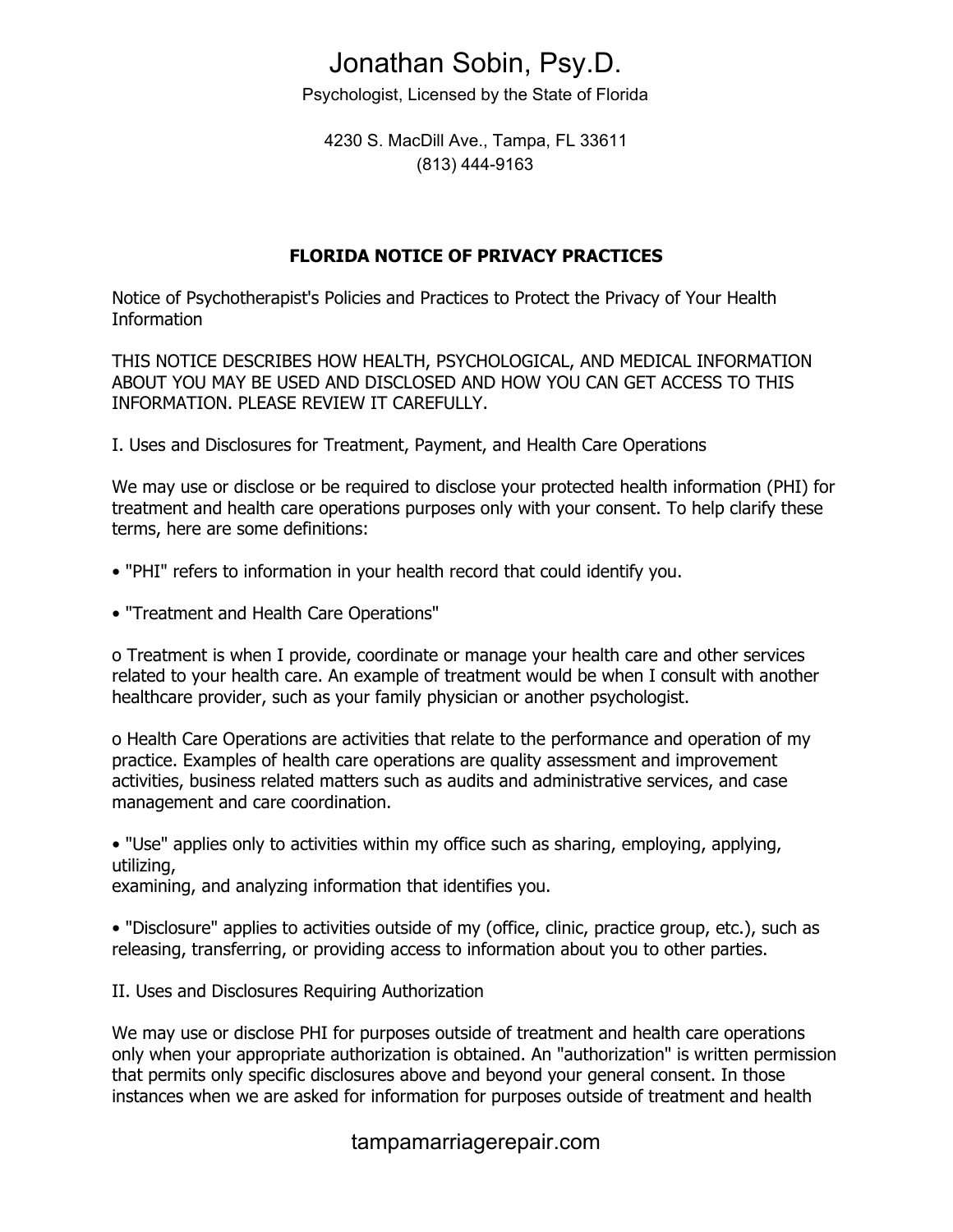Psychologist, Licensed by the State of Florida

#### 4230 S. MacDill Ave., Tampa, FL 33611 (813) 444-9163

care operations, we will obtain an authorization from you before releasing this information. We will also need to obtain an authorization before releasing your psychotherapy notes for any purpose except as noted otherwise herein. "Psychotherapy notes" are notes we have made about our conversation during a private, group, joint, or family counseling session, which we have kept separate from the rest of your medical record. These notes are given a greater

degree of protection than PHI. Since we are counseling with you conjointly with another person or persons, we must have written authorization from every participant in those joint or family sessions, unless federal or state law requires us to do otherwise.

You may revoke all such authorizations (of release of PHI or psychotherapy notes) at any time, provided each revocation is in writing. You may not revoke an authorization to the extent that we have already relied upon that authorization

If we begin seeing you with any other family member or relationship partner, and if we agree that we will have one or more session(s) or have communications with you individually without the other member(s) or partner(s) participating, your signature on the informed consent form provided to you before or at the time of our first session is an acknowledgment and agreement that I will use my own discretion and professional judgment in determining what information may be shared with those other counseling participants and will operate as a release that allows us to disclose this information without further authorization or consent.

III. Uses and Disclosures with Neither Consent nor Authorization

We may use or disclose PHI without your consent or authorization in the following circumstances:

• Child Abuse: If we know, or have reasonable cause to suspect that a child is abused, abandoned, or neglected by a parent, legal custodian, caregiver or other person responsible for the child's welfare, the law requires that we report such knowledge or suspicion to the Florida Department of Child and Family Services.

• Adult and Domestic Abuse: If we know, or have reasonable cause to suspect, that a vulnerable adult (disabled or elderly) has been or is being abused, neglected, or exploited, we are required by law to immediately report such knowledge or suspicion to the Central Abuse Hotline.

• Health Oversight: If a complaint is filed against us with the Florida Department of Health on behalf of the Board of Psychology, the Department has the authority to subpoena confidential mental health information from us relevant to that complaint.

• Judicial or Administrative Proceedings: If you are involved in a court proceeding and a request is made for information about your diagnosis or treatment and the records thereof,

tampamarriagerepair.com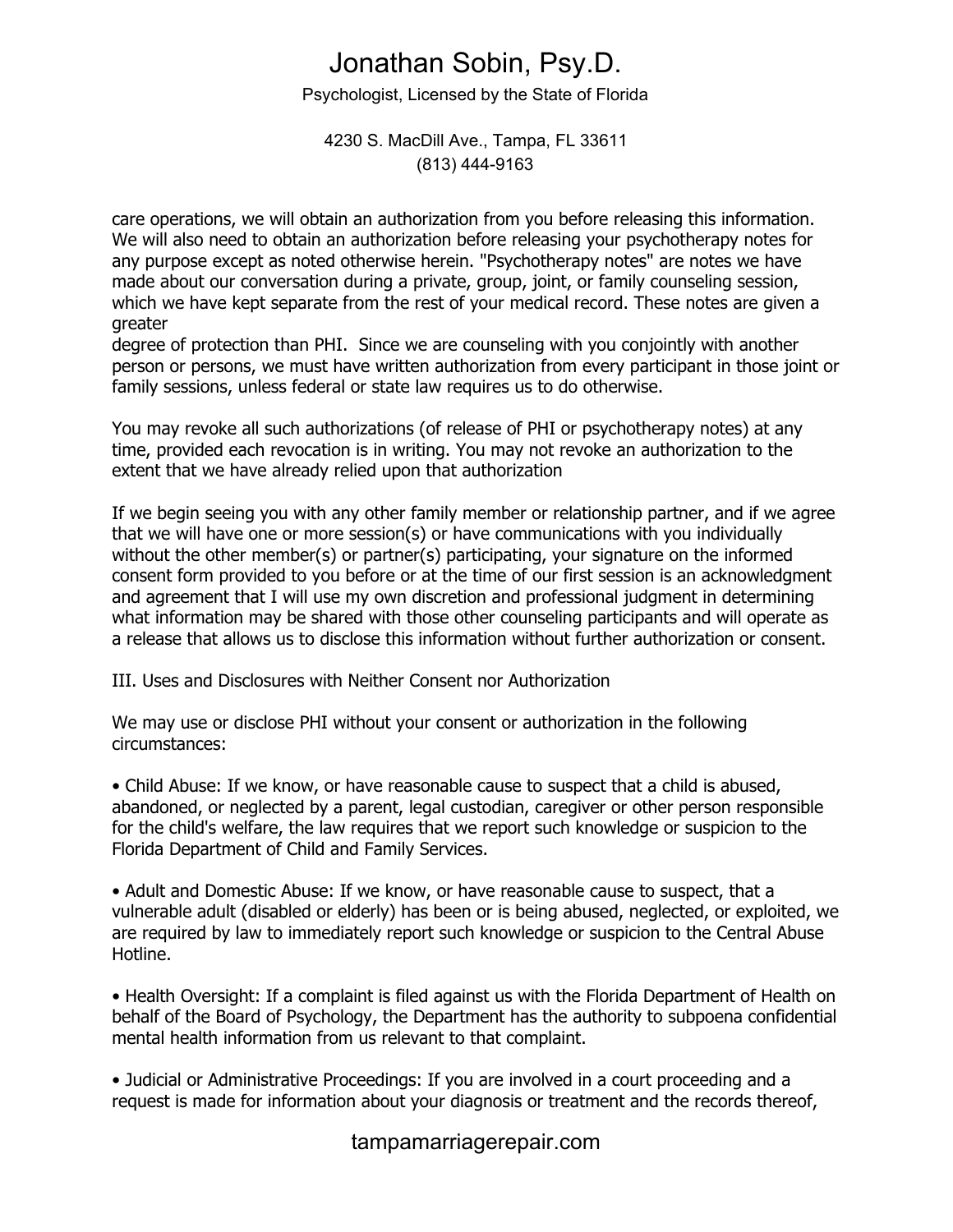Psychologist, Licensed by the State of Florida

#### 4230 S. MacDill Ave., Tampa, FL 33611 (813) 444-9163

such information is privileged under state law, and we will not release information without the written authorization of you or your legal representative, or a subpoena of which you have been properly notified and you have chosen not to inform us that you are opposing the subpoena or a court order. The privilege does not apply when you are being evaluated for a third party or where the evaluation is court ordered. You will be informed in advance if this is the case.

• Serious Threat to Health or Safety: When you present a clear and immediate probability of physical harm to yourself, to other individuals, or to society, we may communicate relevant information concerning this to the potential victim, appropriate family member, or law enforcement or other appropriate authorities.

• Worker's Compensation: If you file a worker's compensation claim, we must, upon request of your employer, the insurance carrier, and authorized qualified rehabilitation provider, or the attorney for the employer or insurance carrier, furnish your relevant records to those persons.

IV. Patient's Rights and Psychotherapist's Duties

Patient's Rights:

• Right to Request Restrictions: You have the right to request restrictions on certain uses and disclosures of protected health information about you. However, we are not required to agree to a restriction you request and may be unable to abide by it in emergency situations. If we cannot agree on the issue of restrictions, you are free to go elsewhere: however, once you agree to particular restrictions, you must abide by them. We cannot agree to limit uses/disclosures that are required by law.

• Right to Receive Confidential Communications by Alternative Means and at Alternative

Locations: You have the right to request and receive confidential communications of PHI by alternative means and at alternative locations. We must agree to your request as long as it is reasonably easy for us to do so. There may be an additional charge if we comply with your request.

• Right to Inspect and Copy: Unless your access is restricted for clear and documented treatment reasons, you have the right to inspect or obtain a copy (or both) of your PHI in our mental health and billing records used to make decisions about you for as long as the PHI is maintained in the record. On your request, we will discuss with you the details of the request process. Requests must be made in writing and will be responded to within 30 days. A reasonable charge may be made for copying requested records, but may be waived, depending on your circumstances. We will notify you of any charges before such copies are made.

### tampamarriagerepair.com